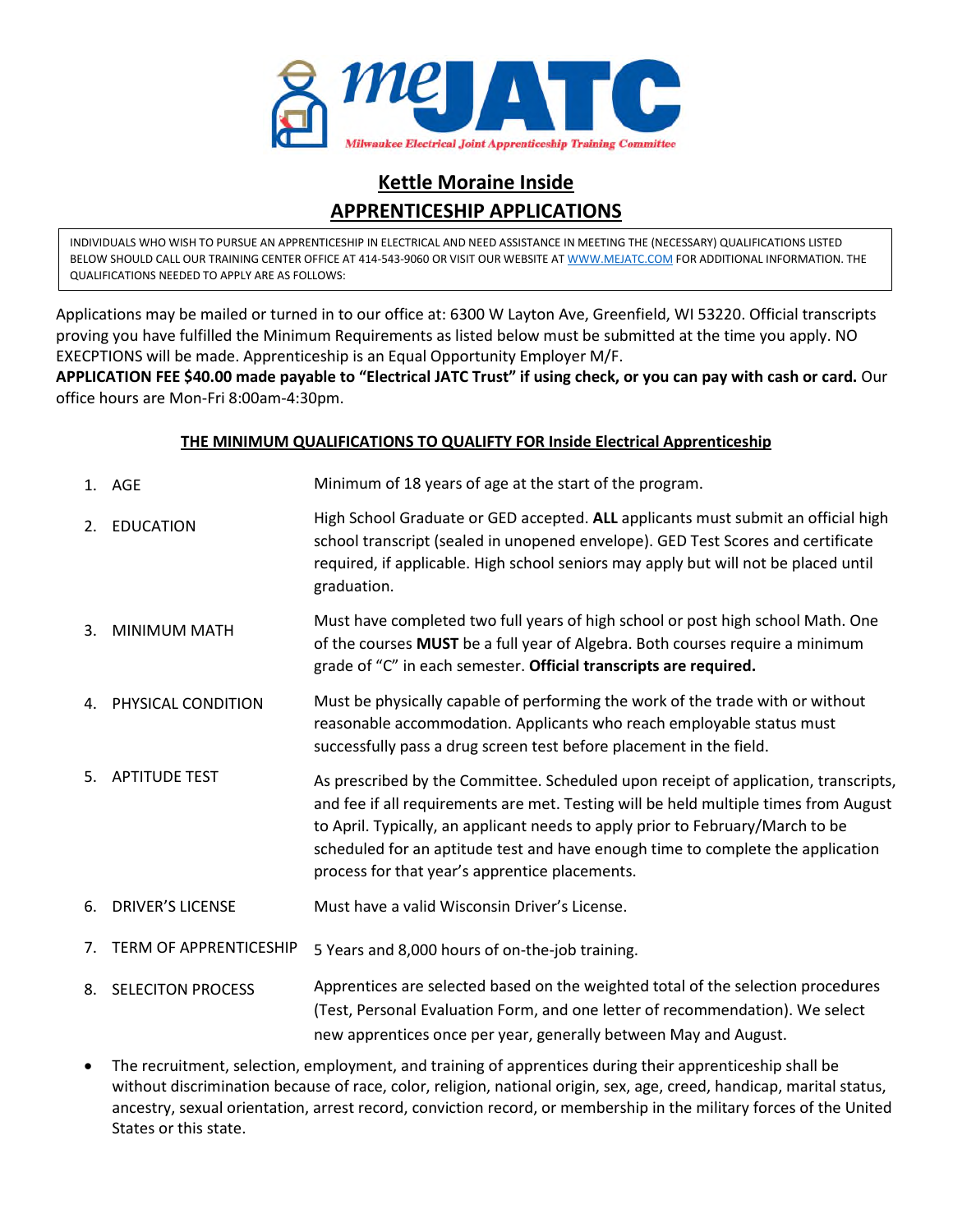The sponsor will take affirmative action to provide equal opportunity in apprenticeship and will operate the apprenticeship program as required under Title 29 of the Code of Federal Regulations, Part 30, the Wisconsin Fair Employment Law, and all other applicable state laws. Applicants selected to enter the Apprenticeship Program will be required to give the Joint Apprenticeship & Training Committee a letter of authorization, allowing them access to the apprentice's school attendance records and grades.

#### **ADDITIONAL INFORMATION REGARDING THE PROGRAM**

| <b>Term of Apprenticeship-</b> | 5 Years and 8,000 hours of On-The-Job Training.                                                                                                                                     |
|--------------------------------|-------------------------------------------------------------------------------------------------------------------------------------------------------------------------------------|
| School-                        | Each Apprentice is required to attend a minimum of 1,100 hours of<br>related instruction away from the job.                                                                         |
| Homework-                      | Each Apprentice is required to purchase a laptop and have internet access<br>available.                                                                                             |
| Work-                          | An Apprentice is required to work for an electrical contractor on various<br>construction projects.                                                                                 |
| <u>Pay-</u>                    | Apprentices are paid a percentage of a journeyman's wage rate according<br>to the year of apprenticeship they are in. The starting pay rate for<br>apprentices is \$17.76 per hour. |
| Cost-                          | Each apprentice will have to purchase their own hand tools (list will be<br>provided) and pay for all book and tuition costs each semester.                                         |

#### **EXAMPLES OF TYPES OF PROJECTS WORKED ON**

| RESIDENTIAL | -New Homes, Apartments & Condominiums                       |
|-------------|-------------------------------------------------------------|
| COMMERICAL  | -Office Buildings, Hospitals, Schools & Shopping Centers    |
| INDUSTRIAL  | -Small Machine Shops, AC/Delco, Briggs & Stratton & Rexnord |

#### **EXAMPLES OF TASKS PERFORMED BY CONSTRUCTION ELECTRICIANS**

Bending conduit/pulling of wire and cable/lighting fixture installation/digging a trench for cable or conduit/installing Romex or B.X./wiring & setting of service switch gear/mounting and wiring transformers/reading blueprints.

#### **EXAMPLES OF FACTORS THAT CAN EFFECT JOB CONDITIONS**

Stage of construction-open walls, no windows, unsealed roof Weather-heat, cold, rain, snow, wind, dampness Cleanliness-mud, dust, debris, water Noise-tools, equipment, mfg. Lines Heavy Lifting-large conduit, large cable, cartons of material

#### **ABOVE THE GROUND**

In the electrical construction trade the majority of work is done above the ground. This work is performed using ladders, scaffolding and power lifts. If you have a fear of heights, the construction electrician program is not for you.

#### **COUNTY WORK AREA**

When placed with a contractor, you can expect to work anywhere in the 4-county area. This area includes Sheboygan, Fond du Lac, and parts of Calumet, Manitowoc and Dodge counties.

#### **RELIABLE TRANSPORTATION**

You must have a reliable car, truck, etc. to get to the construction site, from job-to-job and to classes.

For more information regarding the program or applications, please contact the JATC office at **414-543-9060** or **website: www.mejatc.com** Everyone is invited to submit their schooling transcripts for review.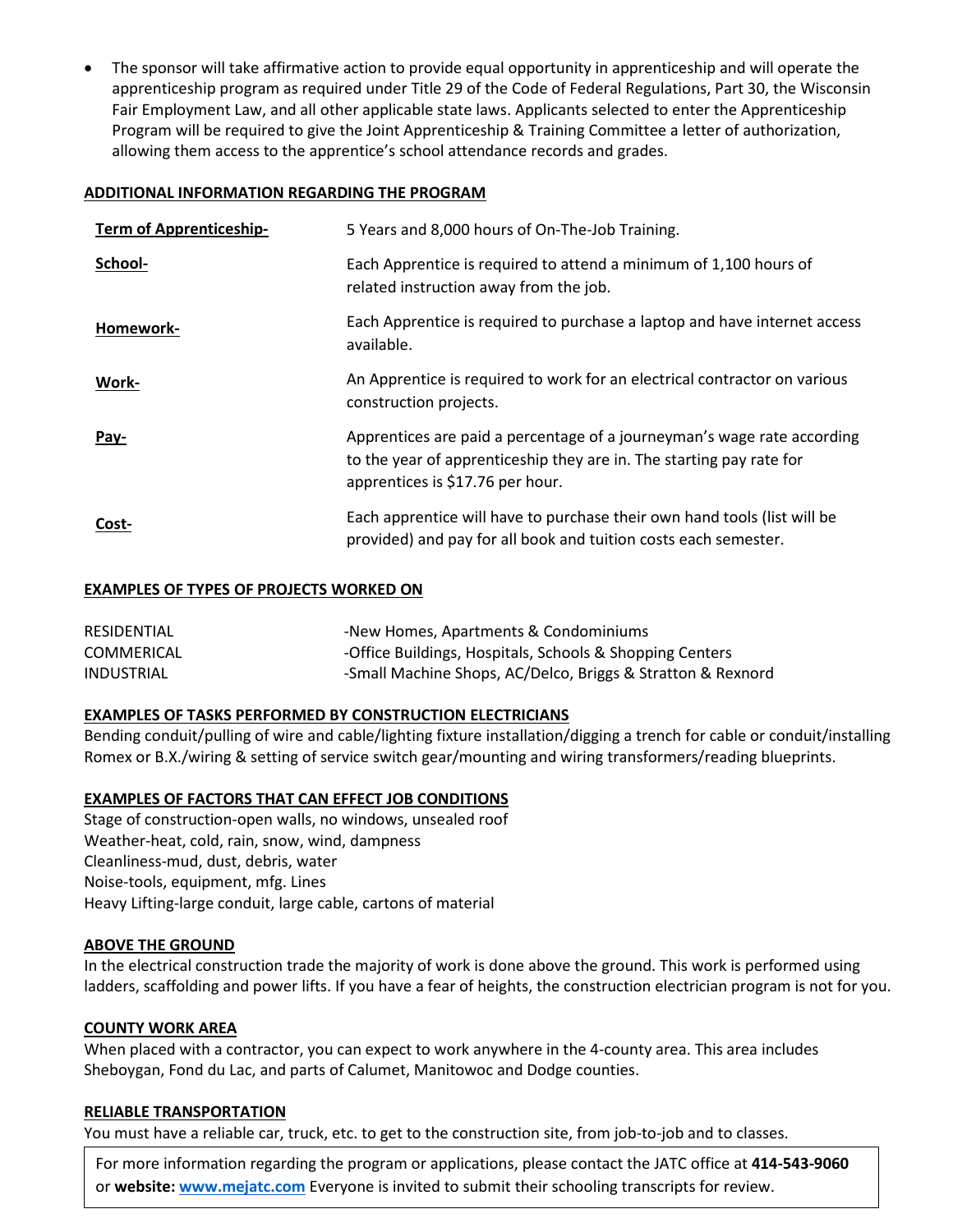# **APPRENTICE PAY RATES**

### **Kettle Moraine AREA INSIDE**

## **Effective 6/1/21 to 5/31/22**

# **Wages:**

| Period         | <b>OJT Hours</b> | Percent | Hourly Pay Rate |
|----------------|------------------|---------|-----------------|
| 1              | $0 - 1000$       | 40%     | \$15.16         |
| 2              | 1000-2000        | 45%     | \$17.06         |
| 3              | 2000-3500        | 50%     | \$18.96         |
| $\overline{4}$ | 3500-5000        | 60%     | \$22.75         |
| 5              | 5000-6500        | 75%     | \$28.43         |
| 6              | 6500-8000        | 85%     | \$32.22         |
| Journeyman     |                  |         | \$37.91         |

# **Benefits for Journeyman**

(Apprentices in periods 1 through 3 receive no Annuity contribution. Apprentices' periods 4 through 6 receive 75% of the journeyman hourly Annuity contribution. Wage percentages apply to certain benefits.)

| Vacation and Holiday (10%)             | \$3.79  |
|----------------------------------------|---------|
| <b>Health and Welfare</b>              | \$9.20  |
| <b>Local Pension</b>                   | \$6.70  |
| NEBF Pension (3%)                      | \$1.14  |
| Annuity                                | \$1.25  |
| JATC (2.25%)                           | \$0.66  |
| <b>NEIF</b>                            | \$0.15  |
| <b>Administrative Maintenance Fund</b> | \$0.27  |
| <b>LMCC</b>                            | \$0.04  |
| Journeyman Total Wage Package          | \$61.11 |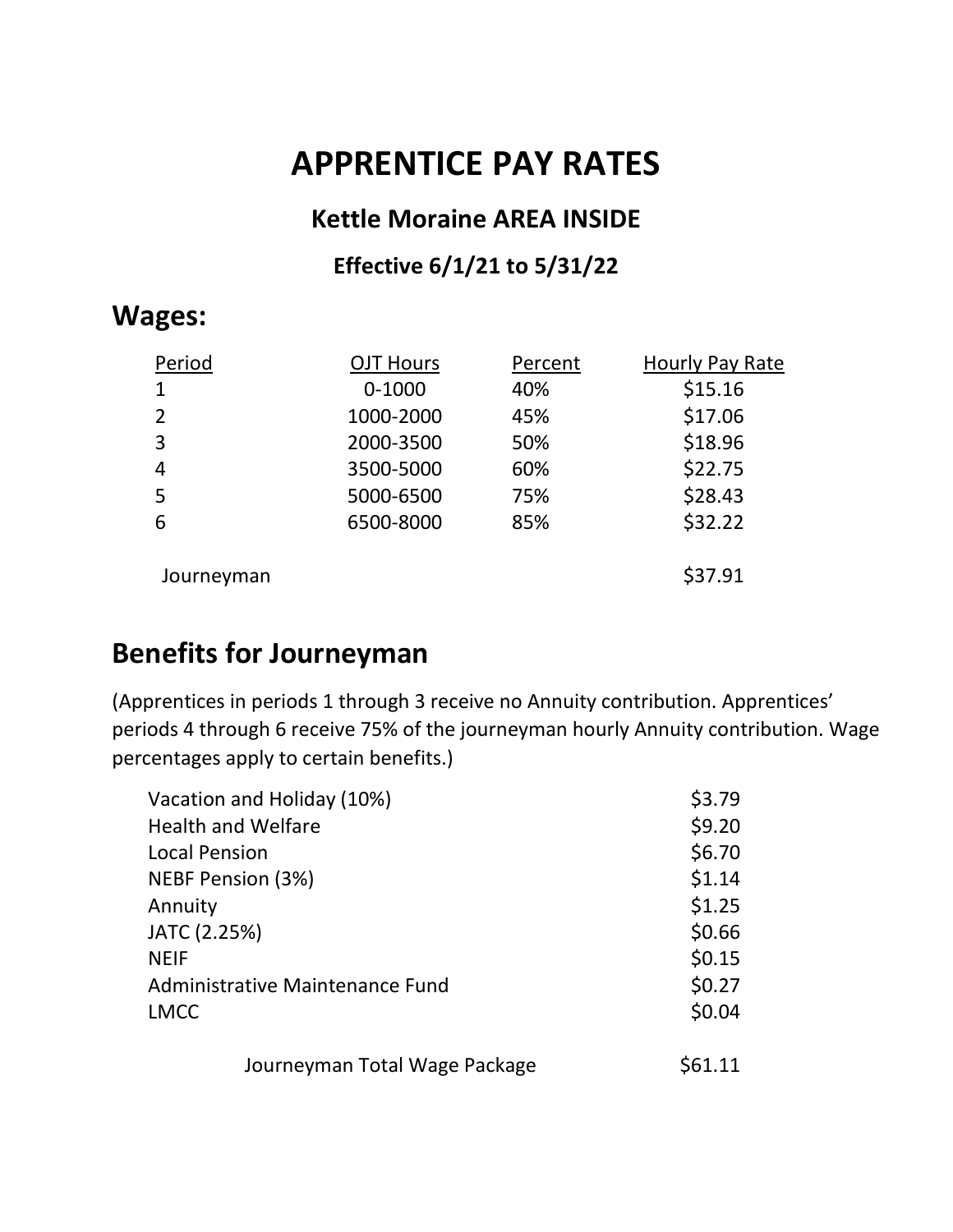# **Minimum Math Requirement Questions & Answers**

Q: What if I don't meet the math requirement to apply for the Electrical Apprenticeship?

A: You may take an online course such as the ETA Tech Math Online course listed below, or you may take courses at your local Milwaukee Area Technical College (MATC) or Waukesha County Technical College (WCTC). You can also check with Big Step at 414-937-3600 to see if they are currently offering Modular math. Regardless of where you take a class, all courses must be graded, and you must receive a minimum grade of C in order for the course to be recognized.

 Electrical Training Alliance (ETA) TECH MATH ONLINE (This course is equivalent to ONE YEAR of algebra and ONE YEAR of other math).

 This course has been designed for individuals unable to meet the math requirement when applying to programs requiring math as a minimum qualification for apprenticeship or for those needing to brush up on the math skills commonly used in the electrical construction industry. The ETA Tech Math Online course offers an inexpensive solution, providing a simpler process of participation gin full-blown math course while not requiring attendance in a formal classroom setting. Individuals can now go online, register for the Tech Math course, and complete it at their own pace from the convenience of a computer connected to the Internet. This course is being goffered as a cooperative effort between the ETA and the University of Tennessee's Outreach Distance Education and Independent Study Program. The University of Tennessee is the host of this online site.

 The course registration fee is \$125.00 (subject to change.) Included in the registration fee is the ETA's textbook, mathematics Essential for the Electrical Trades and the ETA calculator (referenced throughout the text). Those registering will have 4 months to complete the course.

 After registering for Tech Math, participants will receive their log-in information, password, textbook, and calculator in the mail.

 To register for the ETA Tech Math, go to: www.electricaltrainingalliance.org, click the Learning Center tab and then "Online Tech Math"

- Q: What if I meet the math requirement but it has been a long time since I took a math course, and I am out of practice?
- A: You will need to brush up on your math skills before taking our aptitude test. You will be tested on algebraic equations, functions, formulas, and graphing. If you are rusty, you will definitely want to prepare for the test. If you do not pass the test, you must wait 6 months in order to reapply and retest.
- Q: Where can I go to brush up on my math skills?
- A: Some people prepare for the test using algebra workbooks that can be found at various bookstore or the library. Another way to prepare is to find a tutor. Yet another option is to contact Big Step at 414-937-3600 to arrange for tutoring. **Please be aware that tutoring with Big Step without meeting the math requirement will NOT qualify you to take the NJATC Electrical Apprenticeship aptitude test battery.**